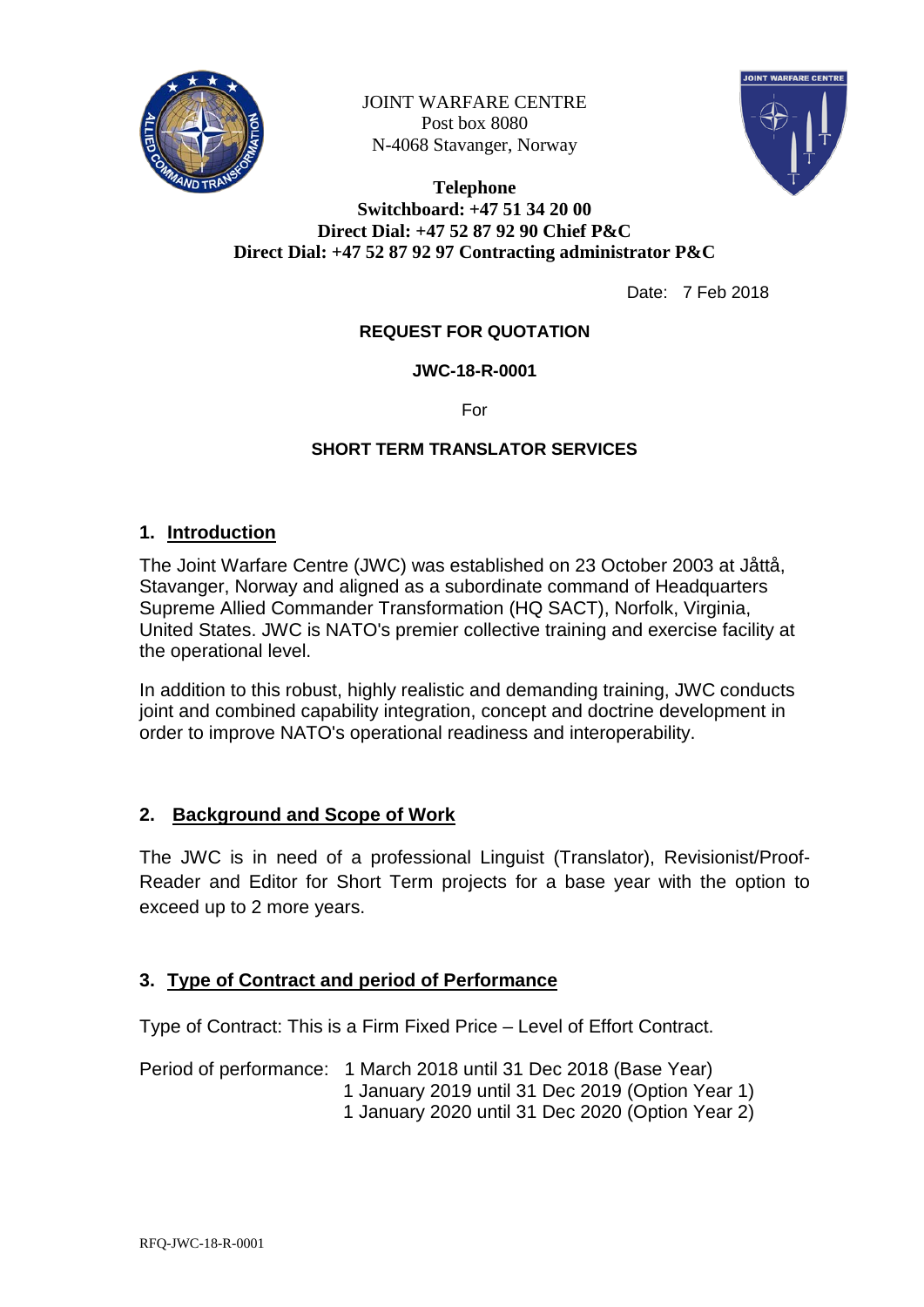## **4. Tasking and deliverables:**

- Translate, revise and proofread documents required by JWC staff between Norwegian to English and English to Norwegian in the subject fields of
	- o Legal
	- o Military
	- o General Competence
	- o Speeches
	- o Letters.
- Appoint a team of 1-3 translators for the sake of consistency. Please provide CV's for appointed translators.
- Turn-around time for contractors to provide a finished version is as quick as 24 hours during magazine publishing periods for 500-2000 words. **INCLUDE TURNAROUND TIMES WITH BIDDING**

## **Experience:**

- Experience in translating documents between Norwegian to English and English to Norwegian.
- Experience in translating military documents
- Experience as Linguist in professional level Editorial revising/proofreading for Magazine publishing
- Up-to-date knowledge on Style Guidelines (such as Oxford or Economist)
- Preferably, previous work experience with NATO

## **Skills:**

- Ability to work effectively with all types of documents, e.g. imaged PDF's
- Ability to work with translation software tools, such as *Trados*, for the purpose of producing consistent output
- Broad and up-to-date knowledge of political, cultural, scientific and technical matters
- Ability to cope with stress (handle an unevenly distributed workload)
- Experience as Linguist in professional Editorial revising/proofreading and understanding of journalistic tone for Magazine publishing

## **Employment pre-requisite:**

- Degree in linguistics, translation or equivalent
- Sound knowledge of NATO organization and terminology

## **Estimated workload:**

• Please note this is only an estimate based on prior workload. Workload is very unpredictable and depends on JWC's program of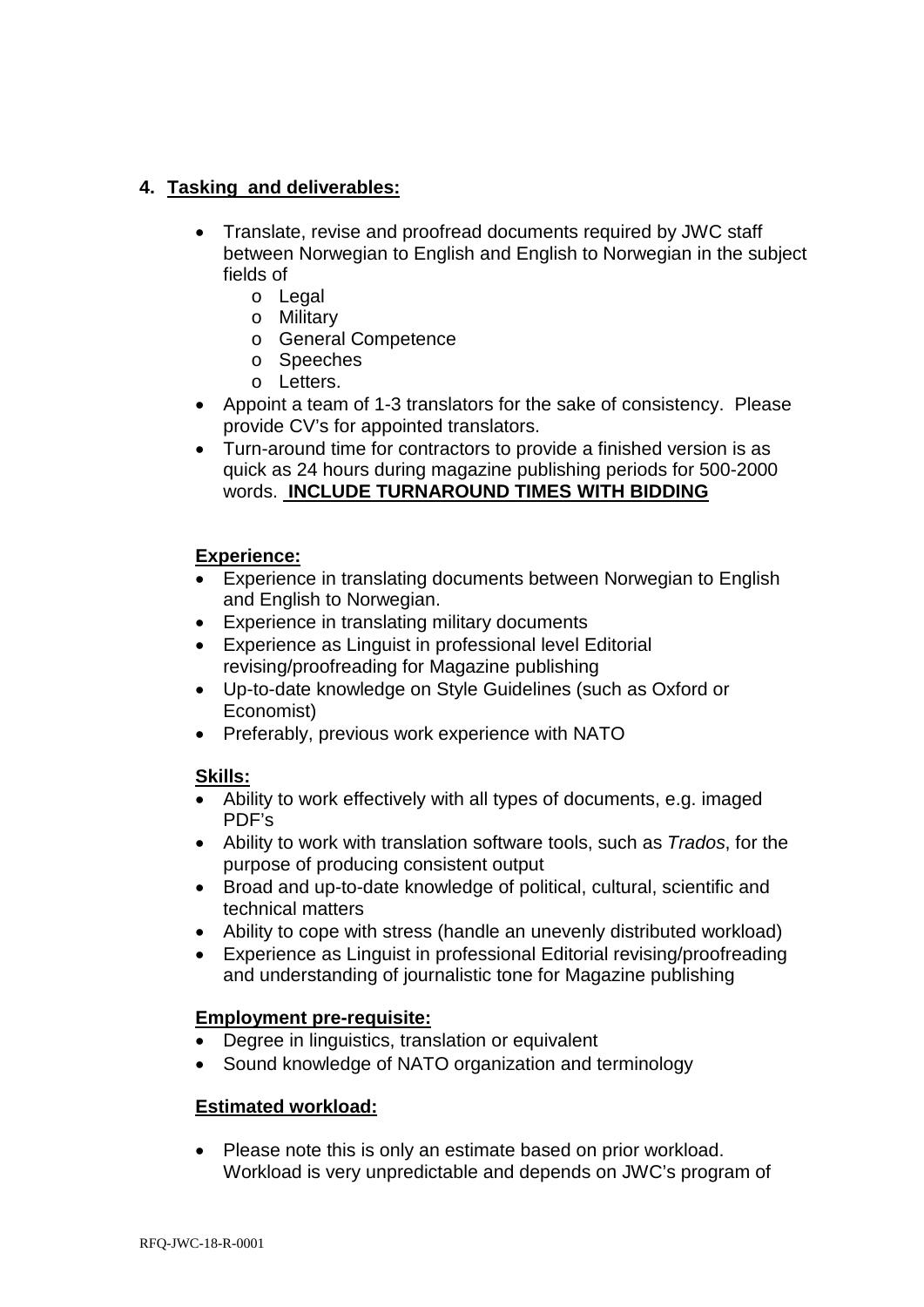work. Suppliers must be willing to work possibly weekends/evenings to meet deadlines.

o Estimated number of words per entire contract: Not to exceed **75,000 per year for a total of 225,000** (rough estimation, as stated the program of work varies, JWC cannot be held financially accountable if the numbers vary).

## **5. NATO General Terms and Conditions**

Visit the following website for NATO general Terms and Conditions (hyperlink):

http://www.jwc.nato.int/images/stories/\_news\_items\_/2016/JWC\_GENERAL [TERMS\\_AND\\_CONDITIONS\\_2016June.pdf](http://www.jwc.nato.int/images/stories/_news_items_/2016/JWC_GENERAL_TERMS_AND_CONDITIONS_2016June.pdf)

### **6. Security Considerations**

The Supplier shall be responsible for the safeguarding of NATO classified Information, material and equipment entrusted to them or generated by them in connection with the performance of the Contract.

The release of classified or unclassified project related information to authorities or persons outside the Internal Review project (non-participants) without prior approval is expressly prohibited.

Any Information regarding this contract cannot be published.

### **7. Place of Performance**

The work has to be done at the supplier's offices.

### **8. Confidentiality**

The Supplier shall keep confidential any information obtained under or in connection with the Contract and shall not divulge the same to any third party without the prior written consent by the JWC. The provisions of this Article shall continue in force notwithstanding the completion, expiration, cancellation or termination of this Contract.

### **9. Partial Bidding**

Partial Bidding is NOT AUTHORIZED.

#### **10. Bid Closing Date**

Bids must be received at JWC **not later than 11:00 hours (local time) 22 FEB 2018**. At that time and date, bidding will be closed.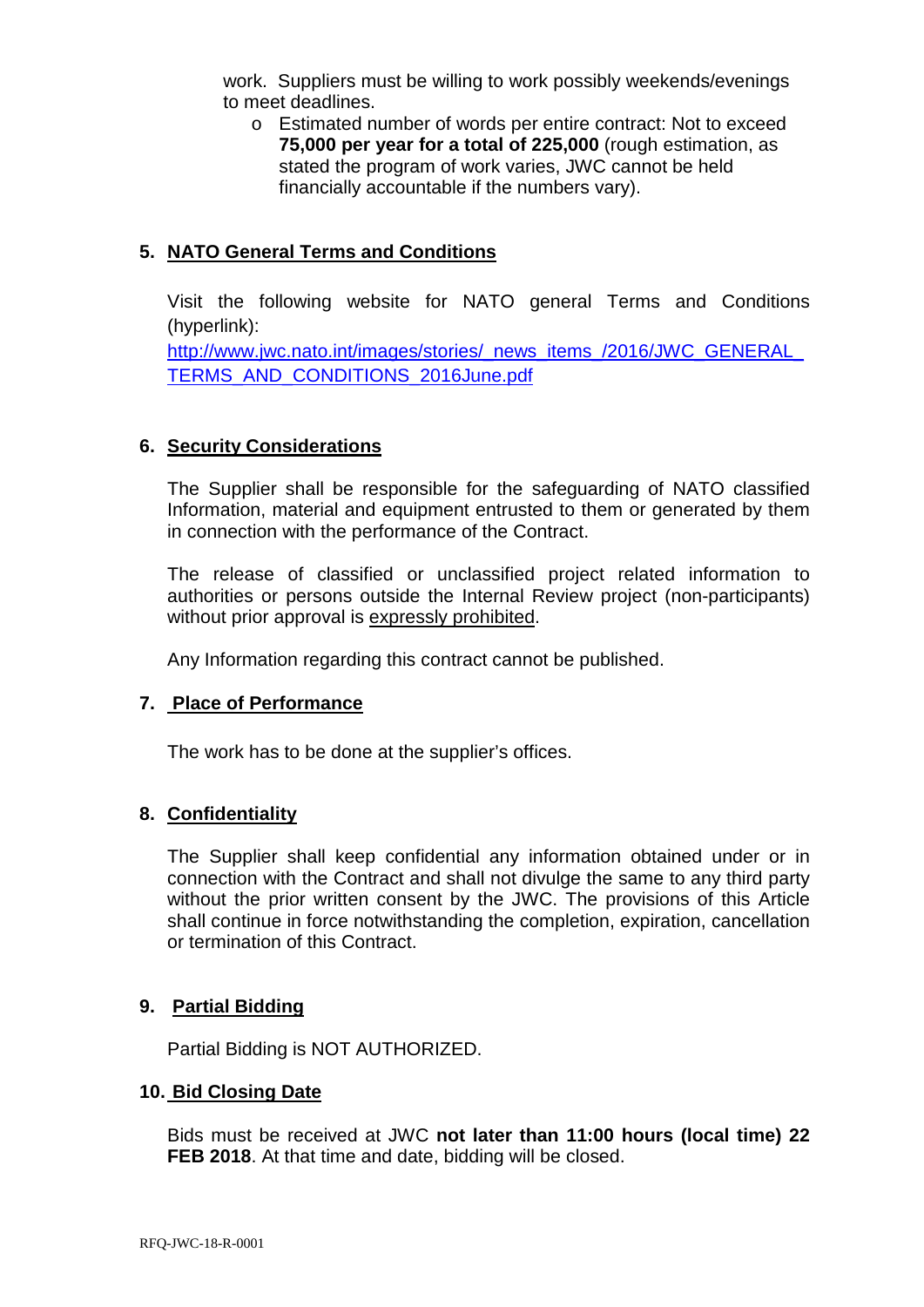### **11. Bid Submittal**

Submit the below bid form along with the two translation texts and 1 Proofreading & Editing text to the following email addresses:

BID PROPOSAL JWC-18-R-001 SHORT TERM TRANSLATOR

Email Address: [julie.hansen@jwc.nato.int](mailto:julie.hansen@jwc.nato.int) and [psc@jwc.nato.int](mailto:psc@jwc.nato.int)

| Item | <b>Description</b>                                                                                                                                                              | Quanity       | Price<br>Per<br>word | Total<br>Cost/Currency |
|------|---------------------------------------------------------------------------------------------------------------------------------------------------------------------------------|---------------|----------------------|------------------------|
| 1.   | Charge Per Word<br>*** For bidding purposes only we are setting the<br>quantity to 6000 Words, please include your price<br>per-word                                            | 6000<br>words |                      |                        |
| Item | <b>Description</b>                                                                                                                                                              | Quanity       | Price<br>Per<br>Hour | Total<br>Cost/Currency |
| 2.   | Charge for Revisions, Proof-Reading, and Editing<br>per-hour<br>*** For bidding purposes only we are setting the<br>quantity to 3 hours, please include your price per-<br>word | 3 hours       |                      |                        |

## **BID FORM**

**Please add below any additional charges you may have, or include price index. Charges such as but not limited to: Minimum charges, charges per transaction, any additional charges.**

| <b>Bidder Comments:</b>                                                                                                                                                                                                        |  |  |  |  |
|--------------------------------------------------------------------------------------------------------------------------------------------------------------------------------------------------------------------------------|--|--|--|--|
|                                                                                                                                                                                                                                |  |  |  |  |
|                                                                                                                                                                                                                                |  |  |  |  |
|                                                                                                                                                                                                                                |  |  |  |  |
|                                                                                                                                                                                                                                |  |  |  |  |
|                                                                                                                                                                                                                                |  |  |  |  |
|                                                                                                                                                                                                                                |  |  |  |  |
|                                                                                                                                                                                                                                |  |  |  |  |
| Date: National Contract of the Contract of the Contract of the Contract of the Contract of the Contract of the Contract of the Contract of the Contract of the Contract of the Contract of the Contract of the Contract of the |  |  |  |  |
|                                                                                                                                                                                                                                |  |  |  |  |
|                                                                                                                                                                                                                                |  |  |  |  |

Bid Reference:JWC-18-R-0001